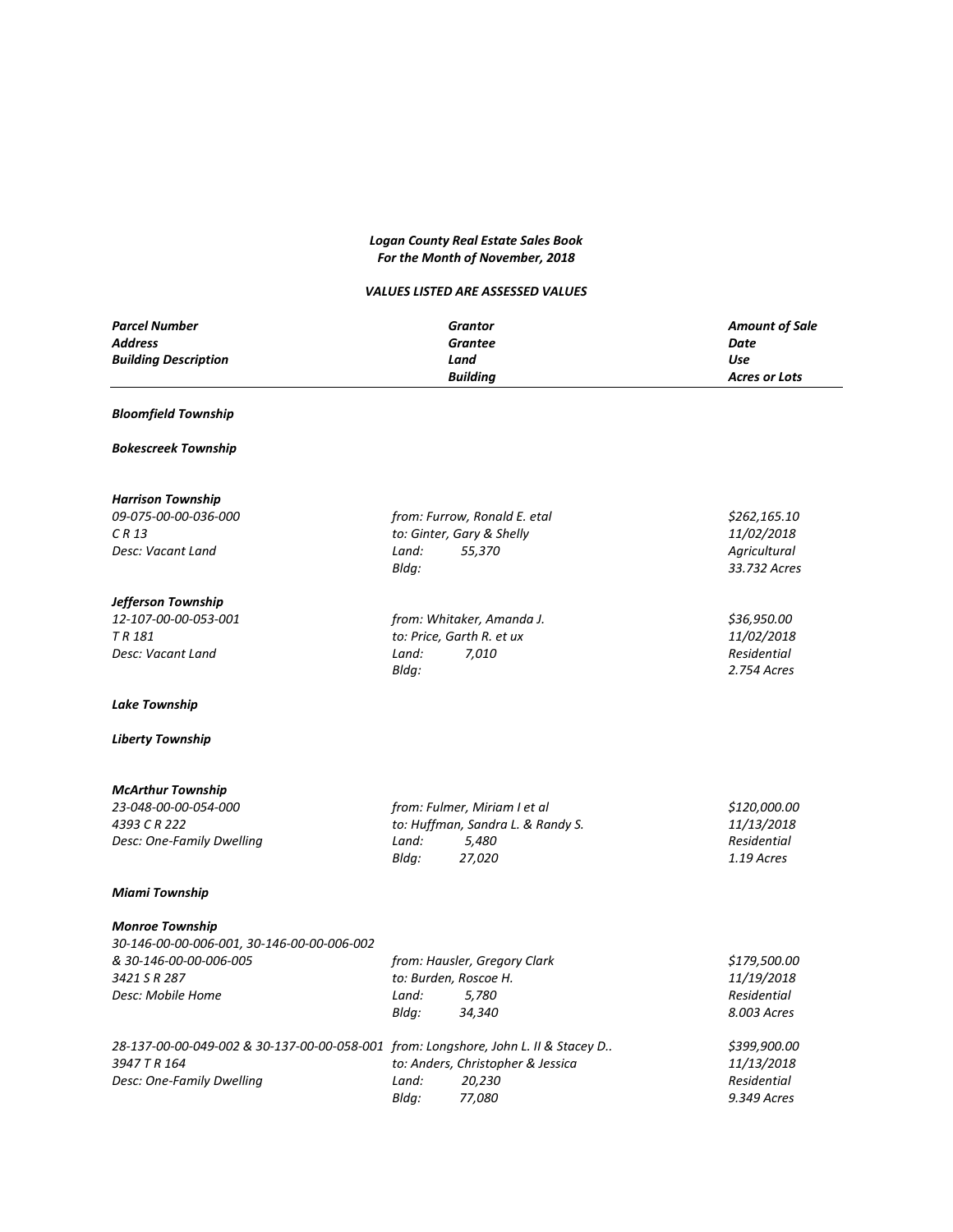#### *Perry Township*

*Pleasant Township*

# *Richland Township*

*36-019-10-01-050-000 & 36-019-10-01-050-001 from: Nye, George E. & Deborah C. \$262,500.00*

*38-006-11-03-004-000 & 4 add'l parcels from: Stump, Ron G. & Jacqueline G. \$218,700.00 16130 Elm To: Markiewicz, Michael T. 11/06/2018 Desc: One-Family Dwelling Land: 7,000 Residential*

*37-019-10-04-011-000 & 37-019-10-04-011-001 from: Schwinn, Katherine L., Trustee et al \$342,000.00*

#### *Rushcreek Township*

*40-067-00-00-008-001 from: Miller, Jeffrey T. \$59,000.00 6257 C R 26 To: Larsen, Christopher J. 11/02/2018 Desc: Other Residential Structures Land: 11,120 Residential*

*40-067-00-00-014-000 from: Wygle, Dareen P. Jr. \$134,500.00 7558 C R 26 To: Mosley, Collin L. 11/02/2018 Desc: One-Family Dwelling Land: 8,240 Residential*

*40-052-00-00-006-003 & 42-052-00-00-005-002 from: Terrill, Taylor \$154,900.00*

*30-146-00-00-030-003 from: Boyer, Mickey G. & R. Darlene \$125,000.00 T R 166 to: Kendall, Roger J. & Becky D. 11/20/2018 Desc: Cash-Grain Farm Land: 25,060 Agricultural Bldg: 20.351 Acres*

*32-111-16-08-019-000 from: Stevenson, Robert J. \$10,000.00 Foundry St. To: Harr Investments LLC 11/28/2018 Desc: Lodge Hall Land: 2,380 Commercial Bldg: 1,760 0.19 Acres*

*34-087-17-03-003-000 from: Scott, Daniel et ux \$34,000.00 112 White Oak St. To: Church, Dwayne E. & Bonnie L. 11/27/2018 Desc: Mobile Home Land: 2,450 Residential Bldg: 11,030 Lots 35 & 36*

*9500 Beechwood Ave. To: Wilburn, Ronald C. Jr & Katie J. 11/02/2018 Desc: One-Family Dwelling Land: 47,430 Residential Bldg: 22,530 0.091 Acres & Lot*

*Bldg: 48,430 Multiple Lots*

*37-019-11-07-004-000 from: Schwinn, Roy R, Trustee \$20,000.00 Lake Breeze Dr. To: Bayberry Construction Co., Inc. 11/21/2018 Desc: Vacant Land Land: 5,760 Residential Bldg: Part Lot 89*

*9565 Lake Breeze Dr. To: Bayberry Construction Co. Inc. 11/21/2018 Desc: One-Family Dwelling Land: 37,910 Residential Bldg: 76,460 0.044 Acres & Lot*

*Bldg: 4,840 5.005 Acres*

*Bldg: 21,300 1.85 Acres*

*7583 C R 9 To: Wygle, Darren P. Jr & Morgan 11/06/2018 Desc: Mobile Home Land: 6,580 Residential Bldg: 33,750 1.309 Acres*

*40-065-00-00-055-012 from: Poplaczak, Michael J. et al \$294,000.00 2376 T R 136 To: Haver, Jeremiah L. & Angela M. 11/21/2018 Desc: One-Family Dwelling Land: 15,880 Residential*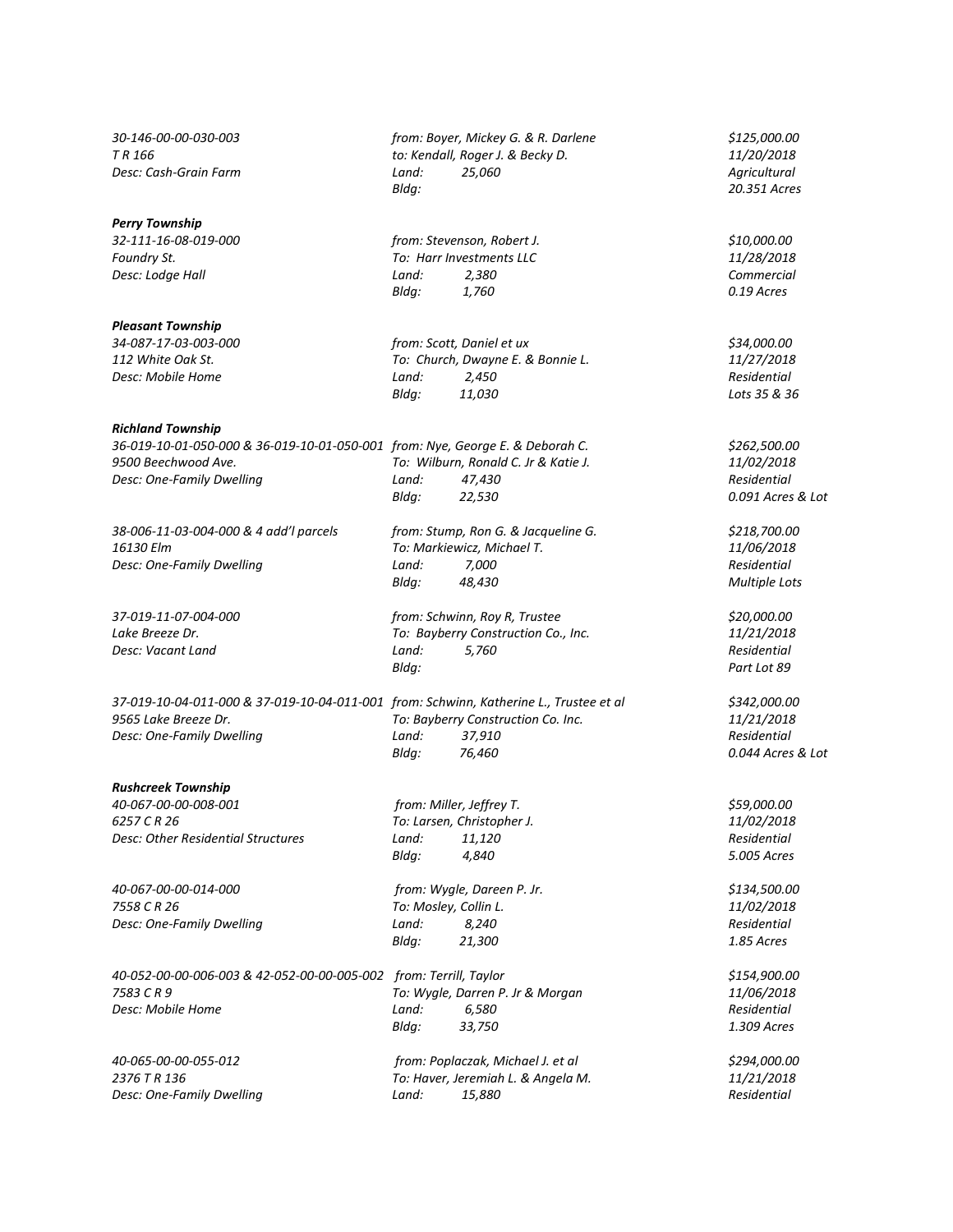|                                                                         | Bldg:                | 63,340                                            | 6.835 Acres                       |
|-------------------------------------------------------------------------|----------------------|---------------------------------------------------|-----------------------------------|
|                                                                         |                      |                                                   |                                   |
| <b>Stokes Township</b><br>43-004-00-00-028-008                          |                      | from: A & J Hatfield LLC                          | \$169,000.00                      |
| 12675 S R 235                                                           | To: Henry, Kevin A.  |                                                   | 11/01/2018                        |
| Desc: Mobile Home                                                       | Land:                | 7,870                                             | Residential                       |
|                                                                         | Bldg:                | 46,370                                            | 2.023 Acres                       |
| 43-017-07-02-028-000 & 43-017-07-02-023-215 from: Snyder, Phyllis J.    |                      |                                                   | \$130,000.00                      |
| 11577 Circle Dr.                                                        |                      | To: 11577 Circle Drive LLC                        | 11/05/2018                        |
| Desc: One-Family Dwelling                                               | Land:<br>Bldg:       | 25,340<br>19,820                                  | Residential<br>0.15 Acres & Lot 5 |
| 43-006-17-01-012-000                                                    |                      | from: Cummins, Richard L.                         | \$239,000.00                      |
| 9042 Shady Dr.                                                          |                      | To: Oliver, Kim & Kelly                           | 11/06/2018                        |
| Desc: One-Family Dwelling                                               | Land:                | 43,750                                            | Residential                       |
|                                                                         | Bldg:                | 19,020                                            | 0.095 Acres                       |
| 43-031-07-01-009-000                                                    |                      | from: Shape, Alexander Cole                       | \$77,500.00                       |
| 10841 Front St.                                                         |                      | To: Oster, Michael Allen Jr & Elizabeth Wednesday | 11/07/2018                        |
| Desc: One-Family Dwelling                                               | Land:                | 2,080                                             | Residential                       |
|                                                                         | Bldg:                | 14,970                                            | Lots 35-38                        |
| 43-005-00-00-010-000 & 43-005-00-00-010-001 from: Lones, Joan           |                      |                                                   | \$145,000.00                      |
| 11789 T R 93                                                            |                      | To: VanHoose, Keith M. & Tammie J.                | 11/08/2018                        |
| Desc: One-Family Dwelling                                               | Land:                | 18,320                                            | Residential                       |
|                                                                         | Bldg:                | 41,600                                            | 8.979 Acres                       |
| 43-005-14-13-001-000 & 43-005-14-13-002-000 from: Spectrum Carriers LLC |                      |                                                   | \$29,000.00                       |
| 11420 Blackhawk Path                                                    |                      | To: Supinger, Michael A.                          | 11/08/2018                        |
| Desc: Other Residential Structures                                      | Land:                | 3,880                                             | Residential                       |
|                                                                         | Bldg:                | 440                                               | Lots 82 & 83                      |
| 43-019-09-03-016-000                                                    |                      | from: Olive, Steven Scott                         | \$18,500.00                       |
| Cottonwood Dr.                                                          |                      | To: Ruffner, Hunner T. & Payton D.                | 11/08/2018                        |
| Desc: Vacant Land                                                       | Land:                | 4,620                                             | Residential                       |
|                                                                         | Bldg:                |                                                   | Lot 86                            |
| 43-018-18-01-019-000                                                    |                      | from: Webber, Anna L. et al                       | \$375,000.00                      |
| 10083 Forest St.                                                        |                      | To: McCluskey, Kimberly A.                        | 11/09/2018                        |
| Desc: One-Family Dwelling                                               | Land:                | 88,200                                            | Residential                       |
|                                                                         | Bldg:                | 35,850                                            | 0.368 Acres                       |
| 43-005-15-21-001-000                                                    | from: Mills, James E |                                                   | \$45,000.00                       |
| 13975 Ash Ave.                                                          |                      | To: McKinnon, Lisa & William                      | 11/13/2018                        |
| Desc: Mobile Home                                                       | Land:                | 4,580                                             | <b>Residential</b>                |
|                                                                         | Bldg:                | 4,770                                             | <b>Multiple Lots</b>              |
| 43-005-16-15-005-000                                                    |                      | from: Horn, H. Dean et al                         | \$129,000.00                      |
| 11257 Bayview Ln.                                                       |                      | To: Semancik, Steven A. & Judith K.               | 11/16/2018                        |
| Desc: One-Family Dwelling                                               | Land:                | 2,170                                             | Residential                       |
|                                                                         | Bldg:                | 18,560                                            | Lots 290pt & 291                  |
| 43-005-14-13-034-000, 43-005-14-13-035-000                              |                      |                                                   |                                   |
| & 43-005-14-13-036-000                                                  |                      | from: Cochran, Jack D.                            | \$95,000.00                       |
| 11421 Ash Ave.                                                          |                      | To: Foreman, Diane L.                             | 11/29/2018<br>Residential         |
| Desc: Mobile Home                                                       | Land:<br>Bldg:       | 7,360<br>24,770                                   | Lots 27-30                        |
|                                                                         |                      |                                                   |                                   |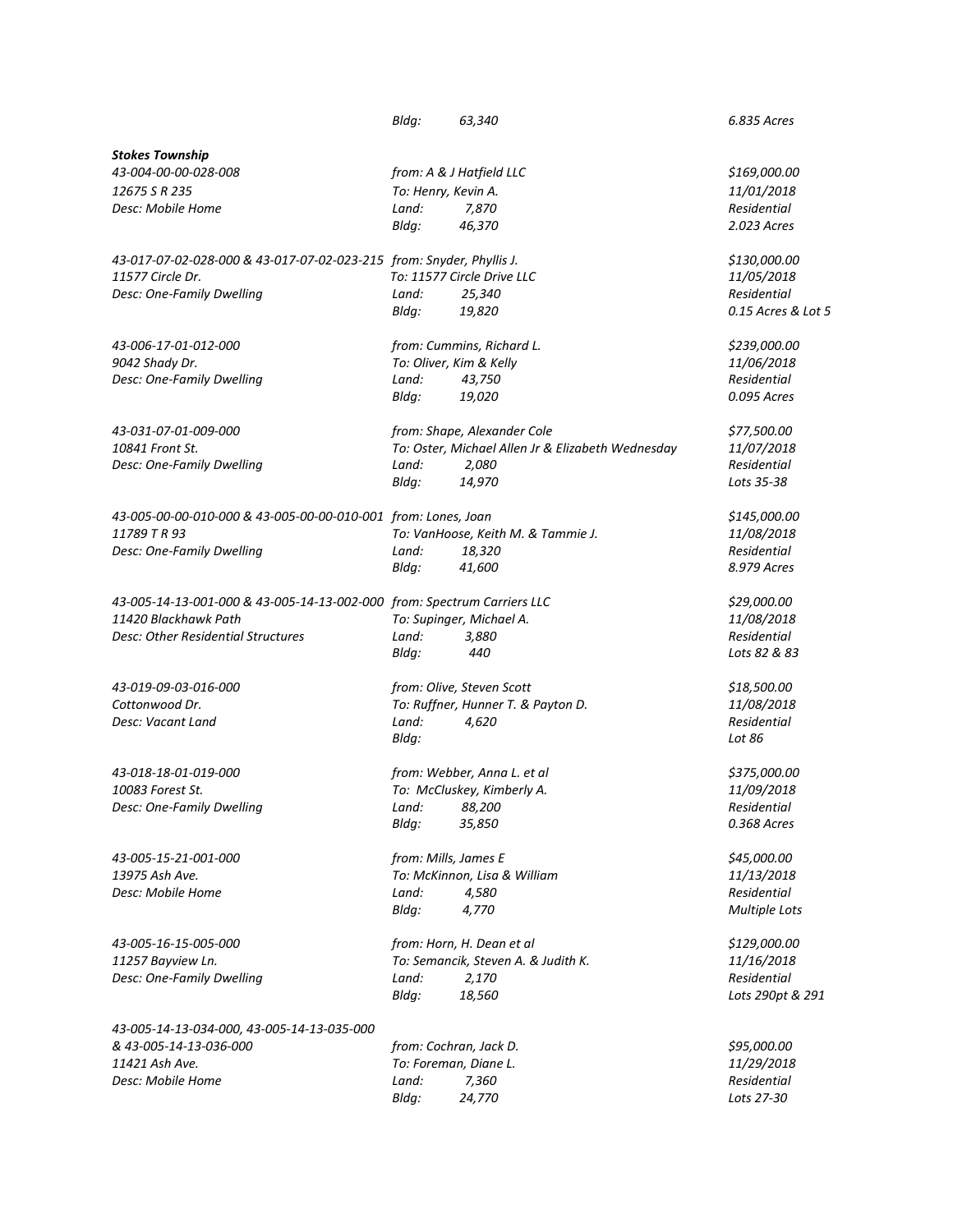*Union Township*

# *Washington Township 51-060-06-06-005-000 & 51-060-06-06-006-000 from: Spees, Lura \$45,000.00 7869 C R 54 to: Daniels, Christopher & Lisa 11/01/2018 Desc: One-Family Dwelling Land: 3,960 Residential*

*51-032-06-05-019-000 from: Ridder, Brent L. et al \$35,000.00*

*51-032-12-06-003-000 from: Sayers, Jon K, Trustee \$239,900.00 7748 Walnut St. to: Leonard, Alan D. 11/30/2018 Desc: One-Family Dwelling Land: 51,980 Residential*

### *Zane Township*

# *Belle Center Corporation*

#### *Bellefontaine Corporation*

*17-091-11-05-008-000 from: Huffman, Ralph David \$33,750.00*

*Desc: One-Family Dwelling Land:* 6,890

*59-092-00-00-019-539 from: Wren, Timothy w. \$106,000.00*

*49-119-00-00-034-000 from: Davis, Lowell E, Trustee \$150,000.00 4200 T R 30 to: Wolf, Steven Todd & Mary Elizabeth 11/07/2018 Desc: One-Family Dwelling Land: 30,630 Residential Bldg: 35,430 16.91 Acres*

*Bldg: 12,130 Multiple Lots*

*8968 Maple St. to: Silwani, Sari K, Trustee 11/01/2018 Desc: One-Family Dwelling Land: 3,160 Residential Bldg: 15,350 Lot 240*

*51-032-06-13-001-000 from: DeMarco, Nicholas & Kathleen \$129,000.00 8937 Auditorium St. to: Kimbler, Michael A. Jr. 11/13/2018 Desc: One-Family Dwelling Land: 3,160 Residential Bldg: 20,850 Lot 379*

*Bldg: 14,090 Lots 130 & 130A*

*53-140-00-00-035-006 from: Eden, Joshua M. & Kristina \$257,500.00 10886 S R 287 To: Finchio, Jim 11/14/2018 Desc: One-Family Dwelling Land: 9,450 Residential Bldg: 59,800 2.20 Acres*

*17-092-06-13-016-000 from: Carnes, Cynthia J. & Harry B. Jr. \$172,500.00 824 Ridgeview Dr. To: Andy, Forest R. 11/01/2018 Desc: One-Family Dwelling Land: 6,970 Residential Bldg: 35,750 Lot 4218*

*424 W. Brown To: D.D.H.B. Investments, LLC 11/02/2018 Desc: One-Family Dwelling Land: 1,540 Residential Bldg: 12,820 Lot 1124*

*17-107-05-04-022-000 from: Woods, Tammy E. \$135,000.00 428 Ontario Ave. To: Kuhner, Pamela Sue & Paul Gregory 11/02/2018 Bldg: 30,350 Lot 3994*

*305 Pine Ridge Ct. To: Schafer, Lora L. 11/07/2018 Desc: Condominium Land: 4,150 Residential Bldg: 22,920 Unit 305*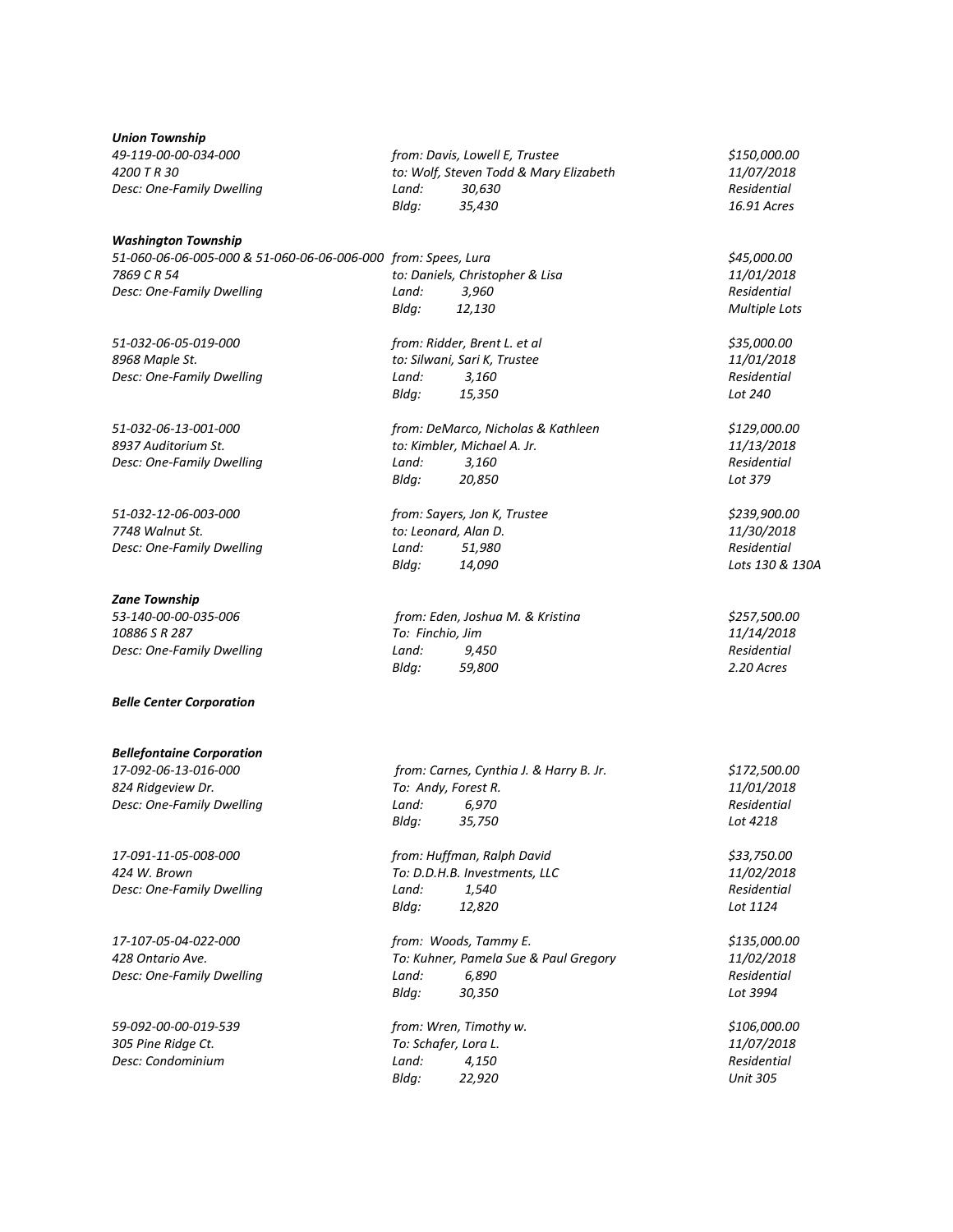*309 E. Sandusky Ave. To: Amerine, William Paul 11/14/2018 Desc: One-Family Dwelling Land: 4,520 Residential*

**Desc: Condominium** *Land:* 

*17-092-14-07-003-000 from: Anderson, Chad \$16,500.00 813 E. Columbus Ave. To: Godwin, Andrew T. 11/16/2018 Desc: One-Family Dwelling Land: 4,870 Residential*

*59-092-00-00-019-045 from: Burmaster, Catherine L. \$299,000.00*

*17-092-13-13-006-000 from: Hoge, Michael L. \$120,000.00 345 E. Colton Ave. To: Park, Jacob 11/27/2018 Desc: One-Family Dwelling Land: 5,890 Residential*

*59-092-00-00-019-071 from: Hauk, Edwin F. & Deanne L. \$259,900.00 1417 Woodglen Dr. To: George, Bobby O. & Patty A. 11/09/2018 Desc: One-Family Dwelling Land: 10,380 Residential Bldg: 54,090 Lot 4981*

*17-091-20-03-007-000 from: Brunner, Mark A. \$81,500.00 721 S. Detroit St. To: Neer, Tiffany R. & Randy A. 11/09/2018 Desc: One-Family Dwelling Land: 3,730 Residential Bldg: 22,050 Part Lot 1240-1241*

*17-092-09-16-024-000 from: Mairena, Roberto \$167,000.00 421 E. Columbus Ave. To: Welch, Matthew E. & Olivia 11/13/2018 Desc: One-Family Dwelling Land: 6,020 Residential*

*17-092-09-15-010-000 from: Manns, Melissa R. \$72,000.00 Bldg: 19,690 0.14 Acres*

*17-092-00-00-038-013 from: Kennard, Roger D. & Connie L. \$15,000.00 Highview Dr. To: Davis, Spencer & Kasey 11/15/2018 Desc: Vacant Land Land: 8,190 Residential Bldg: Lot 4802*

*17-092-13-05-010-000 from: Shoe, Samuel R. et al \$115,000.00 648 Eastern Ave. To: Kimball, Thomas E. & Betty D. 11/15/2018 Desc: One-Family Dwelling Land: 5,860 Residential Bldg: 31,940 Lot 1005*

*17-092-07-03-012-506 from: Hoerner, Robert H. & Kathy A. \$120,000.00 908 Hilltop Dr. To: Beair, Ginny 11/16/2018 Bldg: 23,690 Unit 908*

*Bldg: 5,960 0.15 Acres*

*224 Bent Pines Ct. To: Detweiler, Lisa Shellhaas 11/16/2018 Desc: One-Family Dwelling Land: 12,320 Residential Bldg: 58,470 Lot 4903*

*17-106-00-00-082-521 from: Jenkins, Norma et al \$134,900.00 480 Woodside Place To: Wallace, Michael & Tami 11/21/2018 Desc: Condominium Land: 5,510 Residential Bldg: 27,050 Unit 480*

*17-106-08-12-007-000 from: Wilcoxon, Shawn D. \$119,500.00 1236 S. Detroit St. To: Keeran, Bradley J. & Ruth R. 11/26/2018 Desc: One-Family Dwelling Land: 6,610 Residential Bldg: 19,000 Lots 1883 & 1884*

*Bldg: 18,280 0.50 Acres*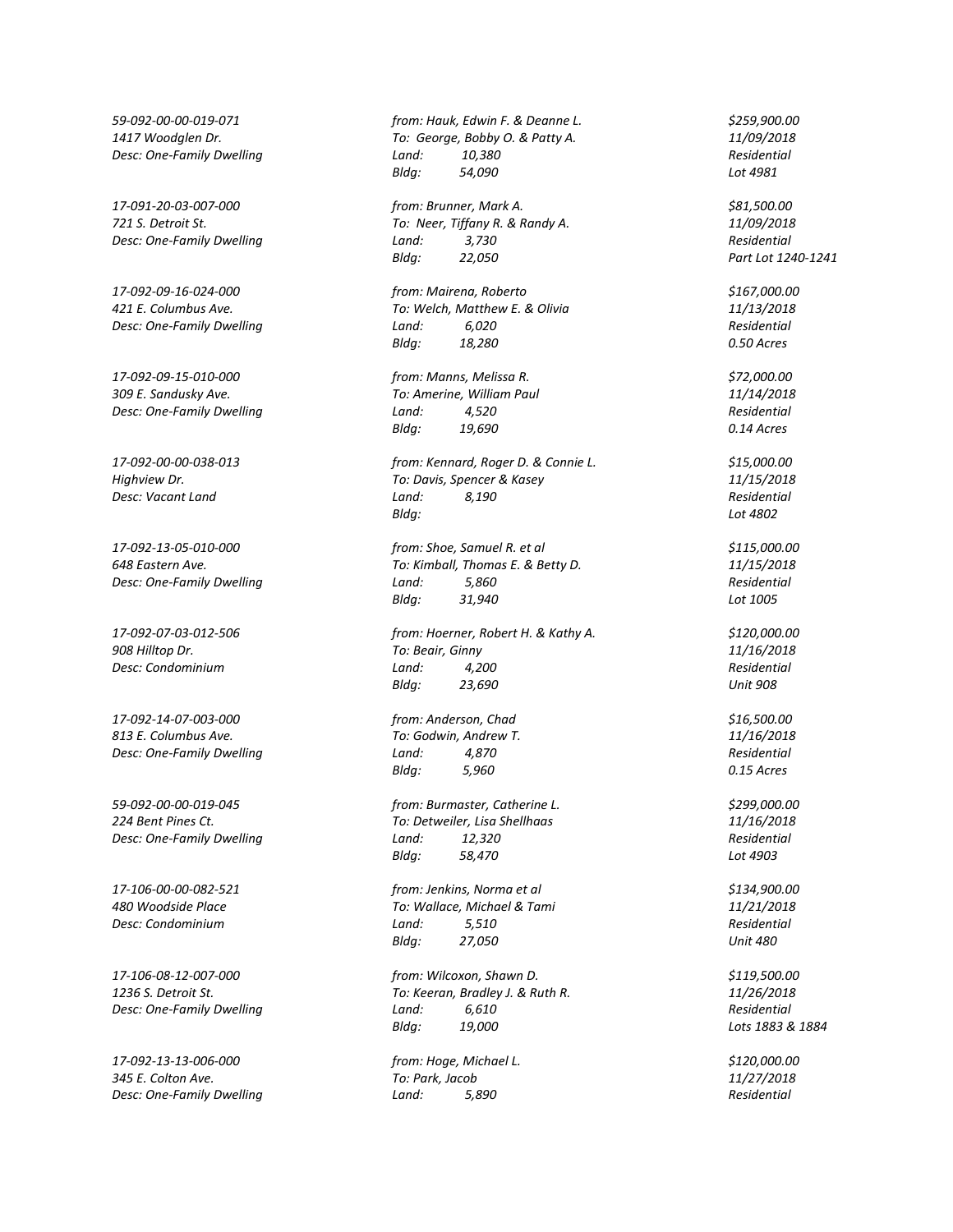*17-092-09-12-001-000 from: J Wack LLC \$270,000.00 524 E Brown Ave. To: NZ Properties LLC 11/28/2018*

*17-092-09-18-006-000 from: Logan Rentals Ltd. \$115,000.00 212 N. Hayes To: Kinninger, Todd & Amy 11/30/2018 Desc: One-Family Dwelling Land: 5,570 Residential*

# *DeGraff Corporation*

*211 E. Miami St. To: McBean, James Wesley 11/21/2018 Desc: One-Family Dwelling Land: 4,940 Residential*

# *Huntsville Corporation*

*24-048-00-00-034-008 from: LaRoss LLC \$140,000.00 6855 Creekview Ct. To: Stanley, Ryan R. & April R. 11/13/2018 Desc: One-Family Dwelling Land: 7,700 Residential*

# *Lakeview Corporation*

*47-017-18-07-015-000 from: Waltz, Kevin \$58,000.00 Desc: One-Family Dwelling Land: 3,620 Residential*

*Quincy Corporation*

#### *Ridgeway Corporation*

# *Rushsylvania Corporation*

*42-038-18-13-026-000 from: Hurley, Larry J. \$11,350.00 Desc: Other Residential Structures Land: 2,160 Residential*

*42-052-06-01-004-000 from: Kennaw, Elizabeth A. \$135,900.01 285 S. Sandusky St. to: Lowe, Jerod R. 11/28/2018 Desc: One-Family Dwelling Land: 3,370* 

#### *Russells Point Corporation*

| 52-032-05-12-005-000 & 52-032-05-12-005-001 from: Fairfield, Louis D. & Jeanine I. |                 | \$115,000.00                  |              |
|------------------------------------------------------------------------------------|-----------------|-------------------------------|--------------|
| 127 Brads Way                                                                      |                 | to: Silwani, Sari K., Trustee | 11/02/2018   |
| Desc: One-Family Dwelling                                                          | Land:           | 18.340                        | Residential  |
|                                                                                    | Blda:<br>17.780 |                               | 0.079 Acres  |
| 52-032-10-05-005-000 & 4 add'l parcels                                             |                 | from: George, Bobby O. et al  | \$640,000.00 |

*153 Rush St. to: Scott, Stacey R. 11/16/2018*

*Bldg: 19,870 0.518 Acres*

*Bldg: 470 Lot 102*

| 52-032-10-05-005-000 & 4 add'l parcels | from: George, Bobby O. et al | \$640,000.00       |  |
|----------------------------------------|------------------------------|--------------------|--|
| 464 Harbor View Dr.                    | to: Primary Properties Ltd.  | <i>11/02/2018</i>  |  |
| Desc: One-Family Dwelling              | 92.150<br>Land:              | Residential        |  |
|                                        | Blda:<br>113.950             | 0.385 Acres & Lots |  |

*Bldg: 21,400 Lot 4150*

*Desc: Apartments Land: 12,250 Commercial Bldg: 59,680 Lots 708-711*

*Bldg: 20,140 0.407 Acres*

*26-117-07-04-015-000 from: Staley, Michael & Cathy \$40,000.00 Bldg: 12,010 Lot 199*

*Bldg: 50,970 Lot 161*

*275 W. Lake St. to: Cole, Terra L. 11/14/2018 Bldg: 15,090 0.24 Acres*